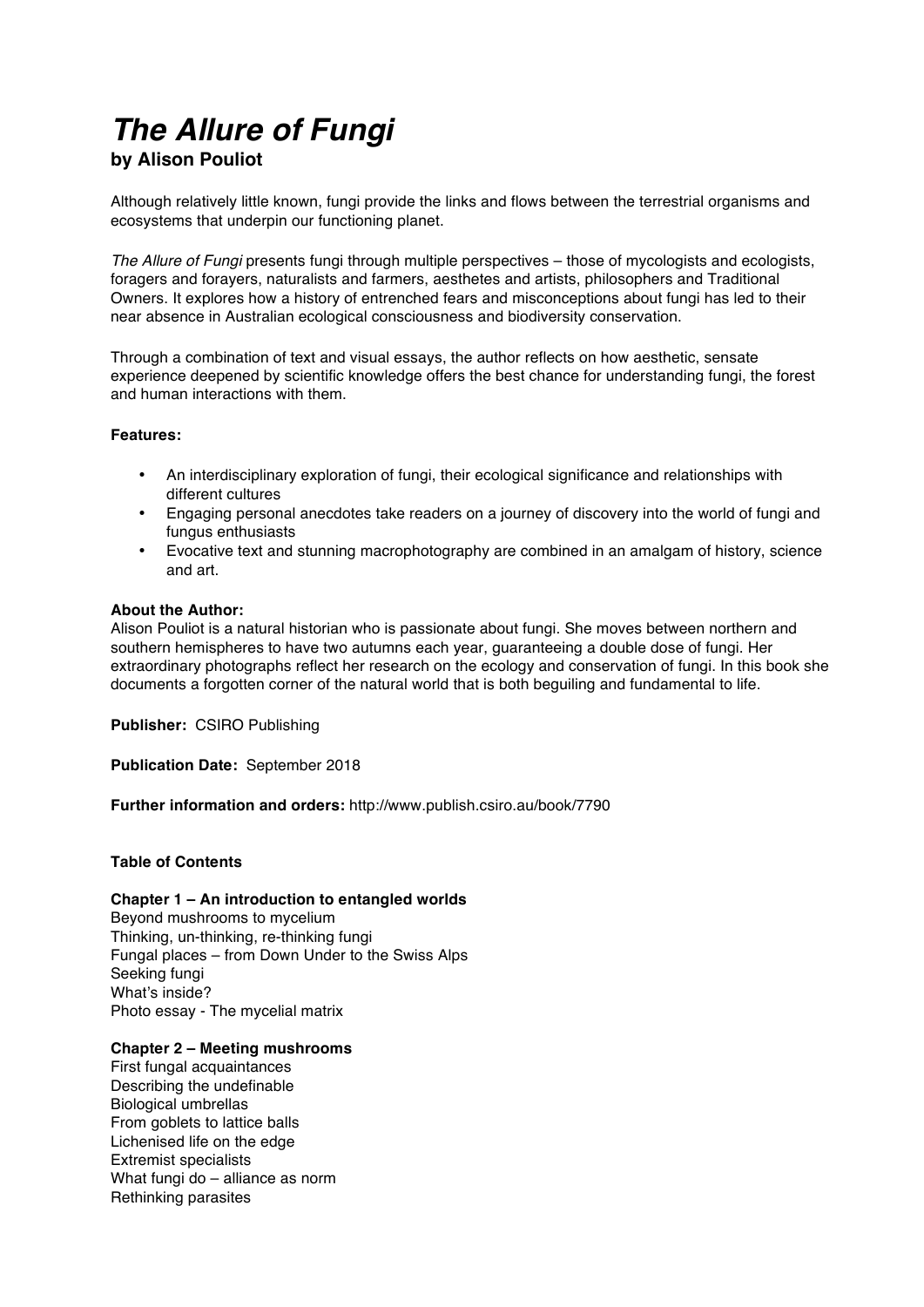Fungal rotters Photo essay - Endless forms most bizarre

#### **Chapter 3 – Life in the subterrain**

Different hemispheres, different fungi Undesirable dwellings – dirt, litter and dung In not on Litter and literacy Disco in a cow pat A cargo of the uncanny Displaced fungi Retreating underground Photo essay - Fungal grub and fungal havens

#### **Chapter 4 – A stubbly bun skirmish**

Mushrooming from shady obscurity From moushrimpes to mucerons Of toads and toadstools Articulating fungi Idiomatic mushrooms Ergonomic fungi A meander of mycelia Words to conserve Metaphorical mushrooms Re-chanting the fungal lexicon Photo essay - Biological umbrellas

#### **Chapter 5 – Wicked wild mushrooms – a morality tale**

Thievish and voracious beggars – origin myths Rotting and disgusting – unsettling traits Fairy cakes and trompettes de la mort The death cap arrives in Australia Sniffing out safety – toying with toxic mushrooms Indeterminate and morphologically bizarre Trouble from elsewhere – conservation and invaders Photo essay - Recycling worlds

#### **Chapter 6 – Organising fungi**

The last of the natural historians The desire to divide Bounded and boundless – individuality and plurality Why names matter Naming and claiming – scientific and vernacular names Tallying fungi What makes a mushroom? Photo essay - Undersides

### **Chapter 7 – Knowing fungi otherwise**

A farmer's way of knowing Aboriginal knowing Feeling like a mushroom – sensory knowing Fine-tuning to fungi Fungal olfaction – reigniting smell Getting back in touch Slow motion mushrooms Photo essay - Collecting

#### **Chapter 8 – Foraging and foraying**

Train-stopping mushrooms Fungologists seeking funguses – foraying for fungi